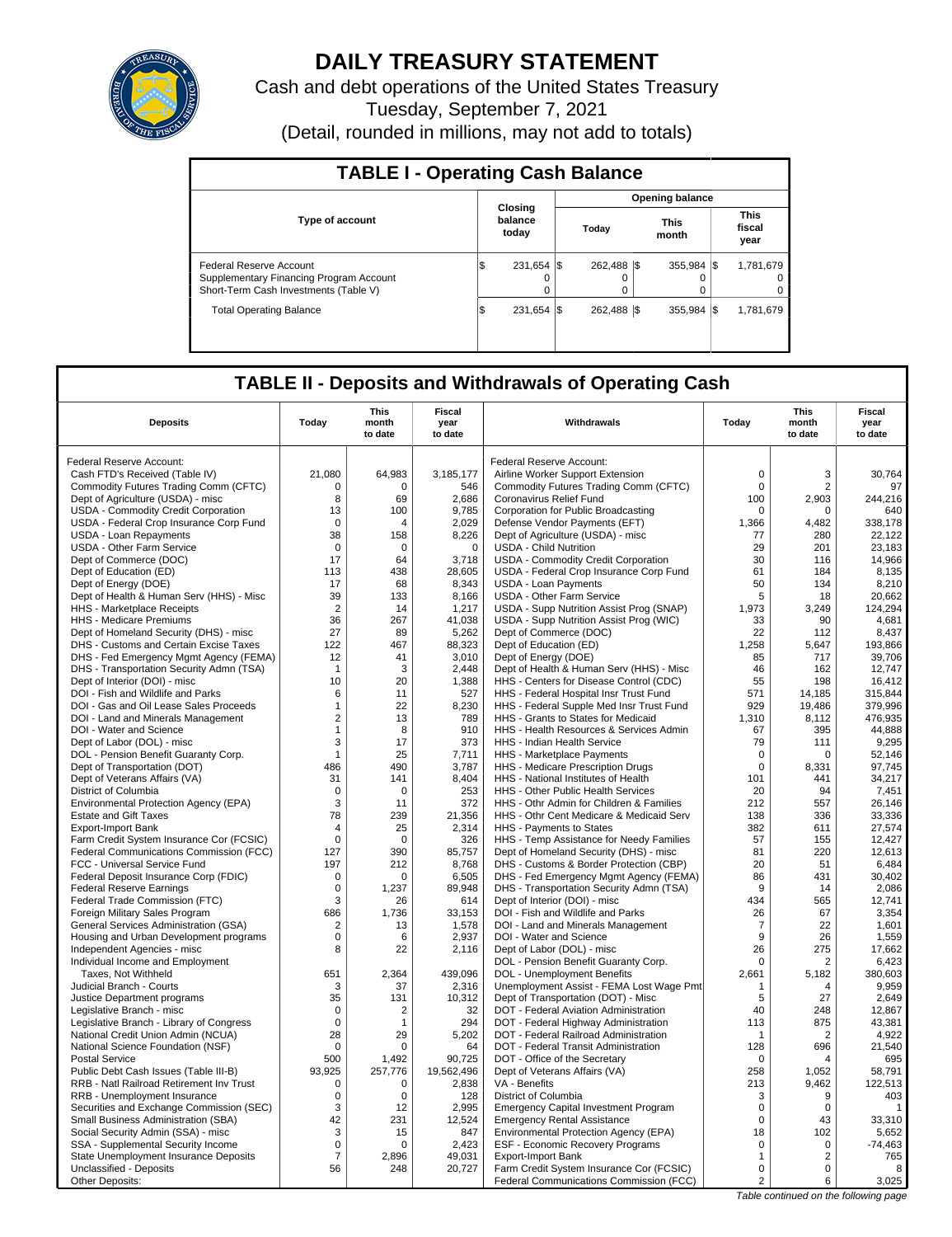## **TABLE II cont. - Deposits and Withdrawals of Operating Cash**

| <b>Deposits</b>                                                                                                                    | Today                         | This<br>month<br>to date | <b>Fiscal</b><br>year<br>to date | Withdrawals                                                                                                                  | Today                         | This<br>month<br>to date | <b>Fiscal</b><br>year<br>to date |
|------------------------------------------------------------------------------------------------------------------------------------|-------------------------------|--------------------------|----------------------------------|------------------------------------------------------------------------------------------------------------------------------|-------------------------------|--------------------------|----------------------------------|
| Comptroller of the Currency-Assessment                                                                                             | 250                           | 253                      | 1,624                            | FCC - Universal Service Fund                                                                                                 | 35                            | 54                       | 8,040                            |
| Federal Housing Admin: Note Sales                                                                                                  | 189                           | 429                      | 20,071                           | Federal Deposit Insurance Corp (FDIC)                                                                                        | $\Omega$                      | 12                       | 850                              |
|                                                                                                                                    |                               |                          |                                  | <b>Federal Employees Insurance Payments</b>                                                                                  | 271                           | 1,365                    | 83.354                           |
|                                                                                                                                    |                               |                          |                                  | Federal Salaries (EFT)                                                                                                       | 2,028                         | 6,724                    | 196.039                          |
|                                                                                                                                    |                               |                          |                                  | Federal Trade Commission (FTC)                                                                                               | $\mathbf 0$                   | $\mathbf 0$              | 529                              |
|                                                                                                                                    |                               |                          |                                  | General Services Administration (GSA)                                                                                        | 83                            | 875                      | 25,716                           |
|                                                                                                                                    |                               |                          |                                  | Housing and Urban Development programs                                                                                       | 127                           | 4,031                    | 70,326                           |
|                                                                                                                                    |                               |                          |                                  | Independent Agencies - misc                                                                                                  | 15                            | 59                       | 3,648                            |
|                                                                                                                                    |                               |                          |                                  | <b>Interest on Treasury Securities</b>                                                                                       | $\Omega$                      | 23                       | 285.671                          |
|                                                                                                                                    |                               |                          |                                  | IRS - Advanced Child Tax Credit (EFT)                                                                                        | $\Omega$                      | 6                        | 24,571                           |
|                                                                                                                                    |                               |                          |                                  | IRS - Economic Impact Payments (EFT)                                                                                         | $\overline{4}$                | 389                      | 443,070                          |
|                                                                                                                                    |                               |                          |                                  | IRS Tax Refunds Business (EFT)                                                                                               | 41                            | 92                       | 28,509                           |
|                                                                                                                                    |                               |                          |                                  | IRS Tax Refunds Individual (EFT)                                                                                             | 202                           | 2,215                    | 335,149                          |
|                                                                                                                                    |                               |                          |                                  | Judicial Branch - Courts                                                                                                     | 4                             | 19                       | 1,990                            |
|                                                                                                                                    |                               |                          |                                  | Justice Department programs                                                                                                  | 118                           | 400                      | 19,831                           |
|                                                                                                                                    |                               |                          |                                  | Legislative Branch - misc                                                                                                    | $\overline{4}$                | 27                       | 1,169                            |
|                                                                                                                                    |                               |                          |                                  | Legislative Branch - Library of Congress                                                                                     | $\overline{2}$                | 4                        | 678                              |
|                                                                                                                                    |                               |                          |                                  | <b>NASA</b>                                                                                                                  | 62                            | 362                      | 18,770                           |
|                                                                                                                                    |                               |                          |                                  | National Credit Union Admin (NCUA)                                                                                           | $\Omega$                      | 3                        | 2,750                            |
|                                                                                                                                    |                               |                          |                                  | National Science Foundation (NSF)                                                                                            | 18                            | 106                      | 6,421                            |
|                                                                                                                                    |                               |                          |                                  | Postal Service Money Orders and Other                                                                                        | 221                           | 679                      | 39,960                           |
|                                                                                                                                    |                               |                          |                                  |                                                                                                                              |                               |                          |                                  |
|                                                                                                                                    |                               |                          |                                  | Public Debt Cash Redemp. (Table III-B)                                                                                       | 124,013<br>1                  | 288,981                  | 18,176,663                       |
|                                                                                                                                    |                               |                          |                                  | Railroad Retirement Board (RRB) - misc                                                                                       |                               | 1                        | 46                               |
|                                                                                                                                    |                               |                          |                                  | <b>RRB - Benefit Payments</b>                                                                                                | $\overline{2}$                | 1,145                    | 14,032                           |
|                                                                                                                                    |                               |                          |                                  | Securities and Exchange Commission (SEC)                                                                                     | 5                             | 20                       | 1,146                            |
|                                                                                                                                    |                               |                          |                                  | Small Business Administration (SBA)                                                                                          | 6,010                         | 13,070                   | 656,449                          |
|                                                                                                                                    |                               |                          |                                  | Social Security Admin (SSA) - misc                                                                                           | 16                            | 58                       | 4,317                            |
|                                                                                                                                    |                               |                          |                                  | <b>SSA - Benefits Payments</b>                                                                                               | 56                            | 21,924                   | 937,703                          |
|                                                                                                                                    |                               |                          |                                  | SSA - Supplemental Security Income                                                                                           | 9                             | 4,442                    | 54,654                           |
|                                                                                                                                    |                               |                          |                                  | <b>Transportation Services</b><br>Other Withdrawals:                                                                         | 20                            | 119                      | 1,257                            |
|                                                                                                                                    |                               |                          |                                  | Agency for Internat'l Development                                                                                            | 144                           | 315                      | 20,361                           |
|                                                                                                                                    |                               |                          |                                  | <b>State Department</b>                                                                                                      | 58                            | 247                      | 17,007                           |
|                                                                                                                                    |                               |                          |                                  | Thrift Savings Plan Transfer                                                                                                 | 1,032                         | 3,161                    | 74,764                           |
|                                                                                                                                    |                               |                          |                                  | Unclassified                                                                                                                 | 1,902                         | 5,628                    | 319,763                          |
| <b>Total Other Deposits</b><br>Change in Balance of Uncollected                                                                    | 439                           | 971                      | 78,394                           | Total, Other Withdrawals                                                                                                     | 3,136                         | 24,192                   | 722,994                          |
| Funds                                                                                                                              | $\mathbf 0$                   | $\mathbf 0$              | $\mathbf 0$                      |                                                                                                                              |                               |                          |                                  |
| <b>Transfers from Depositaries</b>                                                                                                 | $\Omega$                      | 0                        | $\Omega$                         | <b>Transfers to Depositaries</b>                                                                                             | 0                             | 0                        | 0                                |
| <b>Total Federal Reserve Account</b>                                                                                               | 118,868                       | 337,768                  | 23,967,142                       | <b>Total Federal Reserve Account</b>                                                                                         | 149,702                       | 462,098                  | 25,517,166                       |
| Short-Term Cash Investments:<br><b>Transfers from Federal Reserve Account</b><br>(Table V)<br>Total Deposits (excluding transfers) | $\Omega$<br>118,868 \$<br>l\$ | $\Omega$                 | $\Omega$<br>337,768 \$23,967,142 | Short-Term Cash Investments:<br>Transfers to Federal Reserve Account<br>(Table V)<br>Total Withdrawals (excluding transfers) | $\Omega$<br>149,702 \$<br>ß.  | 0                        | 462,098 \$25,517,166             |
|                                                                                                                                    |                               |                          |                                  |                                                                                                                              |                               |                          |                                  |
|                                                                                                                                    |                               |                          |                                  | Net Change in Operating Cash Balance                                                                                         | $\mathbf{\$}$<br>$-30,834$ \$ |                          | $-124,330$ \$ $-1,550,025$       |

| <b>TABLE III-A - Public Debt Transactions</b> |                |                                 |                           |                                       |     |                      |                                 |  |                           |  |
|-----------------------------------------------|----------------|---------------------------------|---------------------------|---------------------------------------|-----|----------------------|---------------------------------|--|---------------------------|--|
| <b>Issues</b>                                 | Today          | <b>This</b><br>month<br>to date | Fiscal<br>year<br>to date | <b>Redemptions</b>                    |     | Today                | <b>This</b><br>month<br>to date |  | Fiscal<br>year<br>to date |  |
| Marketable:                                   |                |                                 |                           | Marketable:                           |     |                      |                                 |  |                           |  |
| Bills:                                        |                |                                 |                           | <b>Bills</b>                          | ı\$ | 121,741              | 279,146 \$<br>-136              |  | 15,419,077                |  |
| <b>Regular Series</b>                         | $61,744$ \$    | $175, 154$ \$                   | 10,064,146                | <b>Notes</b>                          |     |                      |                                 |  | 2,162,836                 |  |
| <b>Cash Management Series</b>                 | 30,001         | 75,001                          | 4,335,146                 | <b>Bonds</b>                          |     |                      |                                 |  | 29,649                    |  |
| Notes                                         |                | 0                               | 3,997,163                 | Federal Financing Bank                |     |                      |                                 |  | 1,209                     |  |
| <b>Bonds</b>                                  | 0              | $\Omega$                        | 668,265                   | Nonmarketable:                        |     |                      |                                 |  |                           |  |
| Inflation-Protected Securities Increment      | 1,043          | 2,050                           | 78,358                    | United States Savings Securities      |     | 44                   | 192                             |  | 9,828                     |  |
| <b>Federal Financing Bank</b>                 | n              | $\Omega$                        |                           | <b>Government Account Series</b>      |     | 190,095              | 805,508                         |  | 96,532,327                |  |
| Nonmarketable:                                |                |                                 |                           | Hope Bonds                            |     |                      |                                 |  |                           |  |
| United States Savings Securities:             |                |                                 |                           | <b>Domestic Series</b>                |     |                      |                                 |  | 71,549                    |  |
| Cash Issue Price                              | 10             | 25                              | 1,386                     | <b>Foreign Series</b>                 |     | 0                    |                                 |  |                           |  |
| Interest Increment                            | $\overline{2}$ | 307                             | 3,924                     | State and Local Series                |     | 87                   | 2,550                           |  | 96,899                    |  |
| Government Account Series                     | 219,090        | 834,274                         | 96,538,463                | Other                                 |     | 2,141                | 7,094                           |  | 386,826                   |  |
| Hope Bonds                                    |                | $\Omega$                        |                           |                                       |     |                      |                                 |  |                           |  |
| <b>Domestic Series</b>                        |                | $\Omega$                        |                           |                                       |     |                      |                                 |  |                           |  |
| <b>Foreign Series</b>                         |                | $\Omega$                        |                           |                                       |     |                      |                                 |  |                           |  |
| State and Local Series                        | 50             | 491                             | 117,795                   |                                       |     |                      |                                 |  |                           |  |
| Other                                         | 2,130          | 7,137                           | 387,407                   | <b>Total Redemptions</b>              |     | $314,108$ $\sqrt{5}$ | 1,094,490 \$                    |  | 114,710,199               |  |
| <b>Total Issues</b>                           | $314,069$ \\$  | $1,094,438$ \\$                 | 116,192,073               | Net Change in Public Debt Outstanding |     | $-39$ $\sqrt{3}$     | $-52$ $\sqrt{3}$                |  | 1,481,874                 |  |
|                                               |                |                                 |                           |                                       |     |                      |                                 |  |                           |  |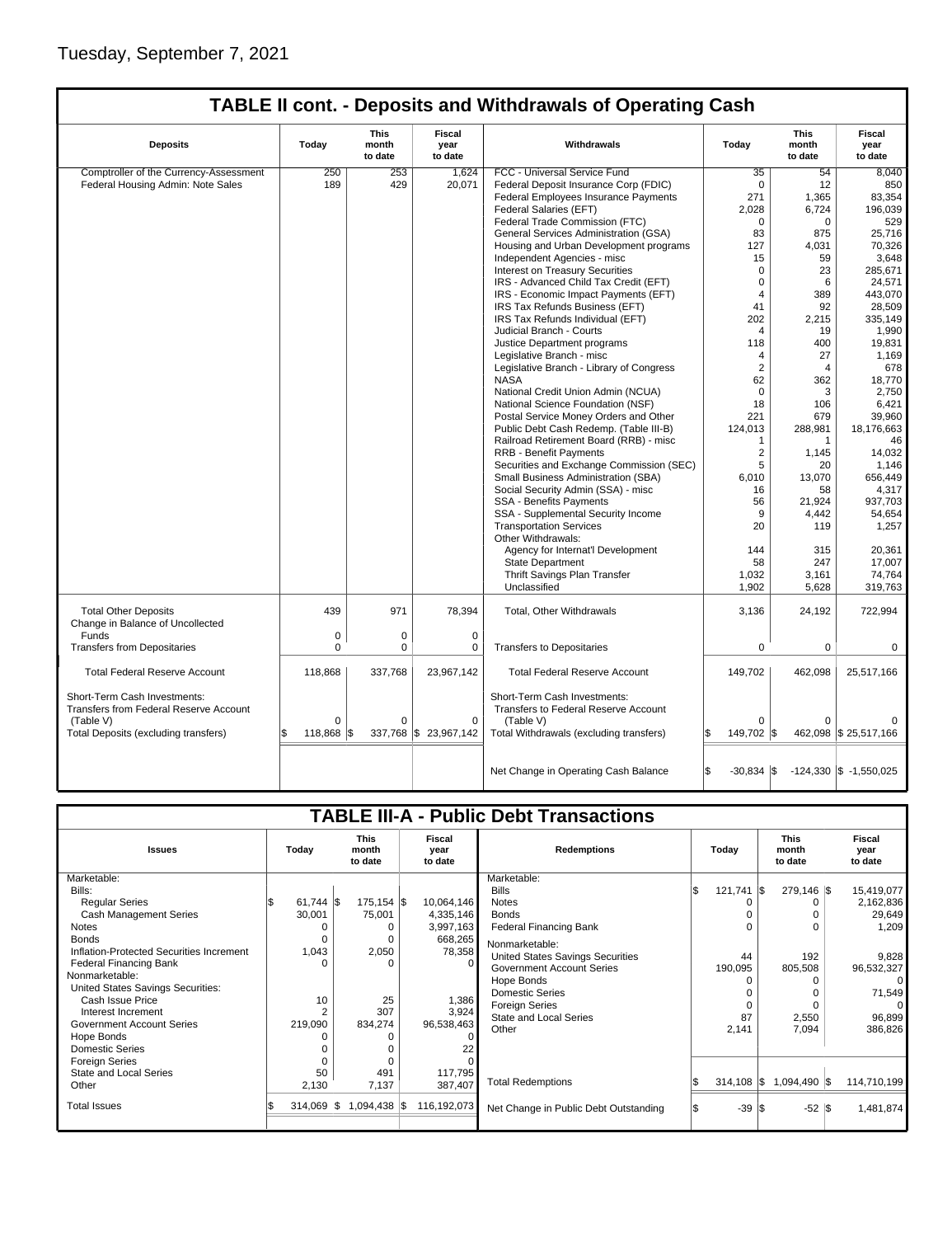| <b>TABLE III-B - Adjustment of Public Debt</b><br><b>Transactions to Cash Basis</b>                                                                                                                                                                                                                                                                        |     |                                                             |     |                                                   |                                                                                        |  |  |  |  |  |  |  |  |                                 |                           |
|------------------------------------------------------------------------------------------------------------------------------------------------------------------------------------------------------------------------------------------------------------------------------------------------------------------------------------------------------------|-----|-------------------------------------------------------------|-----|---------------------------------------------------|----------------------------------------------------------------------------------------|--|--|--|--|--|--|--|--|---------------------------------|---------------------------|
| <b>Transactions</b>                                                                                                                                                                                                                                                                                                                                        |     | Today                                                       |     |                                                   |                                                                                        |  |  |  |  |  |  |  |  | <b>This</b><br>month<br>to date | Fiscal<br>year<br>to date |
| Public Debt Cash Issues:<br>Public Debt Issues (Table III-A)<br>Premium on New Issues<br>Discount on New Issues:<br>Bills $(-)$<br>Bonds and Notes (-)<br>Federal Financing Bank (-)<br>Government Account Transactions (-)<br>Hope Bonds (-)<br>Interest Increment on United States<br>Savings Securities (-)<br>Inflation-Protected Securities Increment | \$  | 314,069<br>$\Omega$<br>9<br>o<br>U<br>219,090<br>2<br>1,043 | 1\$ | 0<br>32<br>0<br>U<br>834,274<br>ი<br>307<br>2,050 | 1,094,438   \$16,192,073<br>22,224<br>2,731<br>29,890<br>96,538,463<br>3.924<br>76,794 |  |  |  |  |  |  |  |  |                                 |                           |
| <b>Total Public Debt Cash Issues</b><br>Deposited in Federal Reserve Account<br><b>Public Debt Cash Redemptions:</b>                                                                                                                                                                                                                                       | \$  | 93,925                                                      | l\$ | 257,776                                           | \$19,562,496                                                                           |  |  |  |  |  |  |  |  |                                 |                           |
| Public Debt Redemptions (Table III-A)<br>Premium on Debt Buyback Operation<br>Discount on Debt Buyback Operation (-)<br>Federal Financing Bank (-)<br>Government Account Transactions (-)<br>Hope Bonds (-)                                                                                                                                                | \$  | 314,108<br>0<br>o<br>n<br>190,095<br>$\Omega$               | \$  | 0<br>o<br>o<br>805,508<br>0                       | 1,094,490   \$14,710,199<br>1.209<br>96,532,327                                        |  |  |  |  |  |  |  |  |                                 |                           |
| <b>Total Public Debt Cash Redemptions</b><br>Withdrawn from Federal Reserve Acct.                                                                                                                                                                                                                                                                          | l\$ | 124,013 \$                                                  |     | 288,981                                           | \$18,176,663                                                                           |  |  |  |  |  |  |  |  |                                 |                           |

| <b>TABLE III-C - Debt Subject to Limit</b>                                        |                           |                                            |                           |                           |  |  |  |  |
|-----------------------------------------------------------------------------------|---------------------------|--------------------------------------------|---------------------------|---------------------------|--|--|--|--|
|                                                                                   | Closing                   |                                            | Opening balance           |                           |  |  |  |  |
| <b>Balance Transactions</b>                                                       | balance<br>today          | Today                                      | <b>This</b><br>month      | Fiscal<br>year            |  |  |  |  |
| Debt Held by the Public<br>Intragovernmental Holdings<br><b>Total Public Debt</b> | \$22,282,684<br>6,144,582 | \$22,290,289<br>6,137,016                  | \$22,254,544<br>6,172,774 | \$21,018,952<br>5,926,439 |  |  |  |  |
| Outstanding<br>Less: Debt Not<br>Subiect to Limit:                                | 28,427,266                | 28,427,305                                 | 28,427,317                | 26,945,391                |  |  |  |  |
| Other Debt                                                                        | 478                       | 478                                        | 478                       | 478                       |  |  |  |  |
| <b>Unamortized Discount</b>                                                       | 19,297                    | 19,336                                     | 19,348                    | 17,271                    |  |  |  |  |
| <b>Federal Financing Bank</b>                                                     | 6,053                     | 6,053                                      | 6,053                     | 7,262                     |  |  |  |  |
| Hope Bonds                                                                        | $\Omega$                  | O                                          | U                         | n                         |  |  |  |  |
| Plus: Other Debt Subject to Limit<br>Guaranteed Debt of                           |                           |                                            |                           |                           |  |  |  |  |
| Government Agencies                                                               | $\Omega$                  | $\Omega$                                   | $\Omega$                  | 0                         |  |  |  |  |
| <b>Total Public Debt</b><br>Subject to Limit                                      |                           | \$28,401,438   \$28,401,438   \$28,401,438 |                           | \$26,920,380              |  |  |  |  |
|                                                                                   |                           |                                            |                           |                           |  |  |  |  |
| <b>Statutory Debt Limit</b>                                                       | \$28,401,463              | \$28,401,463                               | \$28,401,463              | SUSP-1                    |  |  |  |  |
|                                                                                   |                           |                                            |                           |                           |  |  |  |  |

See Footnote

| <b>TABLE IV - Federal Tax Deposits</b>                                                                                                                                                                                                 |       |                                              |     |                                                |     |                                                                      |  |
|----------------------------------------------------------------------------------------------------------------------------------------------------------------------------------------------------------------------------------------|-------|----------------------------------------------|-----|------------------------------------------------|-----|----------------------------------------------------------------------|--|
| Classification                                                                                                                                                                                                                         | Today |                                              |     | <b>This</b><br>month<br>to date                |     | Fiscal<br>year<br>to date                                            |  |
| Withheld Income and Employment Taxes<br>Individual Income Taxes<br><b>Railroad Retirement Taxes</b><br>Excise Taxes<br><b>Corporation Income Taxes</b><br><b>Federal Unemployment Taxes</b><br>Estate and Gift Taxes & Misc IRS Rcpts. | \$    | 20,179<br>1,261<br>29<br>22<br>304<br>2<br>4 | l\$ | 65,885<br>2,818<br>81<br>152<br>905<br>7<br>24 | 1\$ | 2,563,741<br>336,724<br>4,944<br>67,063<br>310,747<br>6,361<br>4,562 |  |
| Total                                                                                                                                                                                                                                  | \$    | 21,801                                       | l\$ | 69,871                                         | 1\$ | 3,294,141                                                            |  |
| Cash Federal Tax Deposits:<br>Direct<br><b>Through Depositaries</b>                                                                                                                                                                    | \$    | 16<br>21,064                                 | l\$ | 141<br>64,842                                  | l\$ | 28.602<br>3,156,574                                                  |  |
| <b>Total Cash FTD's</b>                                                                                                                                                                                                                | \$    | 21,080                                       | l\$ | 64,983                                         | l\$ | 3,185,177                                                            |  |
| Inter-agency Transfers                                                                                                                                                                                                                 |       | 721                                          |     | 4,888                                          |     | 108,965                                                              |  |
| Total                                                                                                                                                                                                                                  | \$    | 21,801                                       | l\$ | 69,871                                         | 1\$ | 3,294,141                                                            |  |

|                                              |                           |          |                 | טויט ויש |  |  |  |  |  |
|----------------------------------------------|---------------------------|----------|-----------------|----------|--|--|--|--|--|
| <b>TABLE V - Short-Term Cash Investments</b> |                           |          |                 |          |  |  |  |  |  |
|                                              | <b>Type of Depositary</b> |          |                 |          |  |  |  |  |  |
| <b>Balance Transactions</b>                  |                           |          |                 | Total    |  |  |  |  |  |
|                                              | А                         | в        | С               |          |  |  |  |  |  |
| Opening Balance Today<br>Deposits:           | 0                         | 0<br>I\$ | 1\$<br>$\Omega$ | I\$      |  |  |  |  |  |
| <b>Transfers to Depositaries</b>             | O                         | 0        | $\Omega$        |          |  |  |  |  |  |
| <b>Special Direct Investment</b>             | O                         | O        | 0               |          |  |  |  |  |  |
| <b>Term Investment</b>                       | 0                         | O        | 0               |          |  |  |  |  |  |
| Repo Investment                              | ი                         | O        | O               |          |  |  |  |  |  |
| Withdrawals:                                 |                           |          |                 |          |  |  |  |  |  |
| <b>Treasury Initiated</b>                    | O                         | 0        | 0               |          |  |  |  |  |  |
| Depositary Initiated                         | Ω                         | O        | 0               |          |  |  |  |  |  |
| <b>Special Direct Investment</b>             | Ω                         | O        | 0               |          |  |  |  |  |  |
| <b>Term Investment</b>                       | O                         | O        | O               |          |  |  |  |  |  |
| Repo Investment                              | 0                         | 0        | $\Omega$        |          |  |  |  |  |  |
|                                              |                           |          |                 |          |  |  |  |  |  |
| Closing Balance Today                        | 0                         | IS.<br>0 | S<br>0          | I\$      |  |  |  |  |  |

| <b>TABLE VI - Income Tax Refunds Issued</b> |          |                                 |                           |  |  |  |  |  |  |
|---------------------------------------------|----------|---------------------------------|---------------------------|--|--|--|--|--|--|
| Classification                              | Today    | <b>This</b><br>month<br>to date | Fiscal<br>year<br>to date |  |  |  |  |  |  |
| IRS - Advanced Child Tax Credit (Checks)    | 0<br>I\$ | 0<br>1\$                        | 6,159<br>IS.              |  |  |  |  |  |  |
| IRS - Advanced Child Tax Credit (EFT)       | 0        | 6                               | 24.571                    |  |  |  |  |  |  |
| IRS - Economic Impact Payments (Checks)     | 2        | 278                             | 86.341                    |  |  |  |  |  |  |
| IRS - Economic Impact Payments (EFT)        | 4        | 389                             | 443.070                   |  |  |  |  |  |  |
| IRS Tax Refunds Business (Checks)           | 1.068    | 1.317                           | 64.614                    |  |  |  |  |  |  |
| IRS Tax Refunds Business (EFT)              | 41       | 92                              | 28.509                    |  |  |  |  |  |  |
| IRS Tax Refunds Individual (Checks)         | 62       | 954                             | 62.884                    |  |  |  |  |  |  |
| IRS Tax Refunds Individual (EFT)            | 202      | 2,215                           | 335,149                   |  |  |  |  |  |  |

## **Daily Treasury Statement Footnotes:**

### **General Footnotes and Statements:**

This statement summarizes the United States Treasury's cash and debt operations for the Federal Government. Treasury's operating cash is maintained in an account at the Federal Reserve Bank of New York and in short-term cash investments. Treasury minimized and then suspended its short-term cash investment program beginning in November 2008, but anticipates investing again when market conditions warrant. Major information sources include: Federal Reserve Banks, Treasury Regional Financial Centers, Internal Revenue Service Centers, various electronic systems, and information on the Public Debt. Information is presented on a modified cash basis. Deposits are reflected as received and withdrawals are reflected as processed.SOURCE: Bureau of the Fiscal Service, Department of the Treasury. Note: The Daily Treasury Statement (DTS) is available by 4:00 p.m. the following business day on the Fiscal Service website https://fiscal.treasury.gov/reports-statements/dts/. For more information, call the Cash Reporting Branch at 202-874-9789.

### **TABLE III-A – Public Debt Transactions**

Stated at face value except for savings and retirement plan securities which are stated at current redemption value.